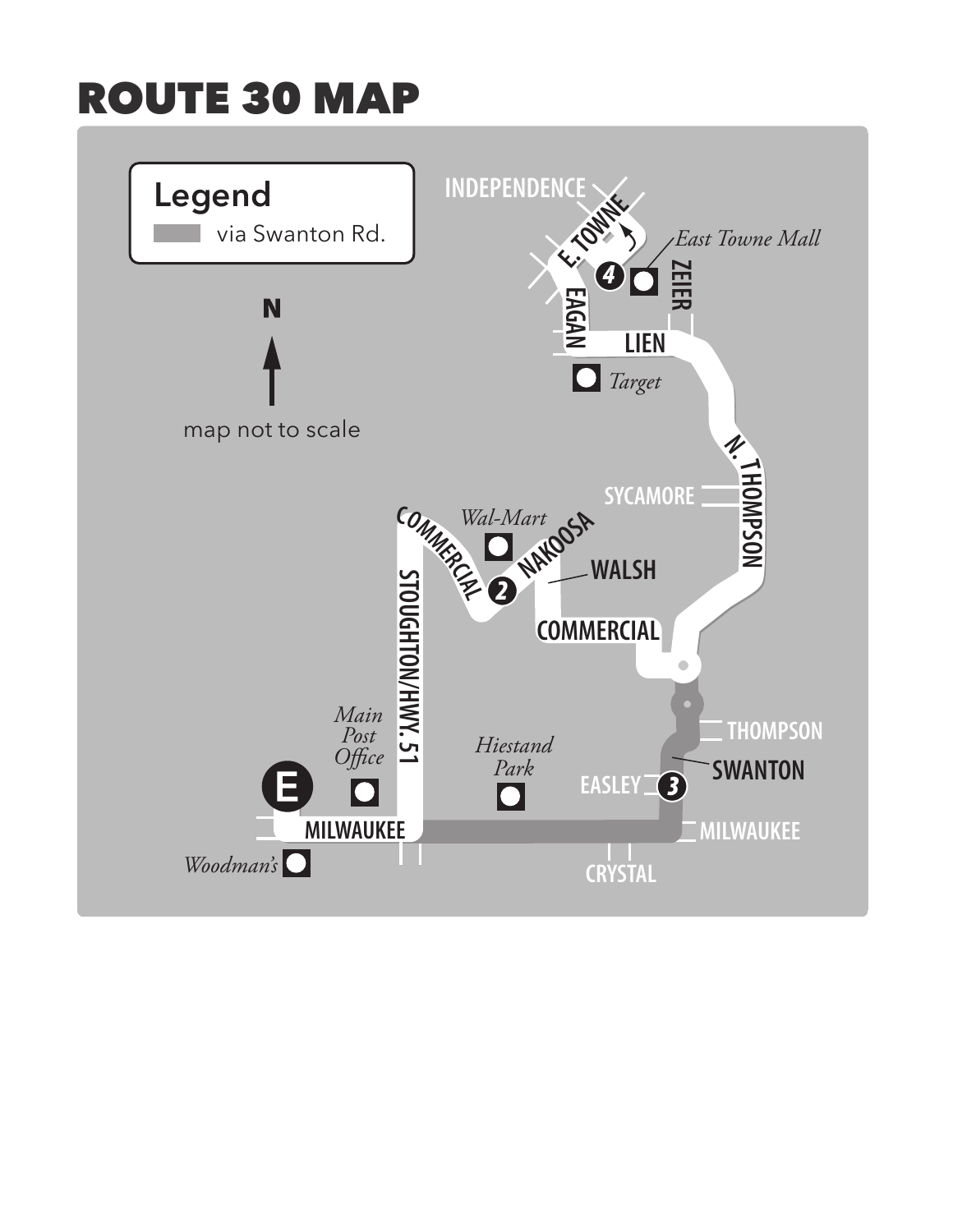## ROUTE 30 ROUTE 30

## ROUTE 30

**Weekday — East Transfer Point // East Towne Mall**

| From Route     | <b>Transfer</b><br>Point<br>East | at Walmart<br>Nakoosa<br>Trail | Swanton<br>& Easley | Towne<br>East<br>JleN | <b>Io Route</b> |
|----------------|----------------------------------|--------------------------------|---------------------|-----------------------|-----------------|
|                |                                  |                                | $\overline{3}$      | 4                     |                 |
|                |                                  |                                |                     |                       |                 |
| 7              | 6:15                             | 6:20                           |                     | 6:28                  | 26              |
| $\overline{7}$ | 6:45                             |                                | 6:49                | 6:58                  | 20              |
| 7              | 7:15                             | 7:20                           |                     | 7:29                  | 26              |
| 7              | 7:45                             |                                | 7:49                | 7:58                  | 20              |
| $\overline{7}$ | 8:15                             | 8:20                           |                     | 8:29                  | 26              |
| $\overline{7}$ | 8:45                             |                                | 8:49                | 8:58                  | 36              |
| $\overline{7}$ | 9:15                             | 9:20                           |                     | 9:29                  | 26              |
| $\overline{7}$ | 9:45                             |                                | 9:49                | 9:58                  | 36              |
| $\overline{7}$ | 10:15                            | 10:20                          |                     | 10:29                 | 26              |
| 7              | 10:45                            |                                | 10:49               | 10:58                 | 36              |
| 7              | 11:15                            | 11:20                          |                     | 11:29                 | 26              |
| $\overline{7}$ | 11:45                            |                                | 11:49               | 11:58                 | 36              |
| $\overline{7}$ | 12:15                            | 12:20                          |                     | 12:29                 | 26              |
| 7              | 12:45                            |                                | 12:49               | 12:58                 | 36              |
| 7              | 1:15                             | 1:20                           |                     | 1:29                  | 26              |
| $\overline{7}$ | 1:45                             |                                | 1:49                | 1:58                  | 36              |
| $\overline{7}$ | 2:15                             | 2:20                           |                     | 2:29                  | 26              |
| 7              | 2:45                             |                                | 2:49                | 2:58                  | 36              |
| $\overline{7}$ | 3:15                             | 3:20                           |                     | 3:29                  | 26              |
| $\overline{7}$ | 3:45                             |                                | 3:49                | 3:58                  | 36              |
| $\overline{7}$ | 4:15                             | 4:20                           |                     | 4:29                  | 26              |
| $\overline{7}$ | 4:45                             |                                | 4:49                | 4:58                  | 36              |
| $\overline{7}$ | 5:15                             | 5:20                           |                     | 5:29                  | 26              |
| $\overline{7}$ | 5:45                             |                                | 5:49                | 5:58                  | 36              |
| 7              | 6:15                             | 6:20                           |                     | 6:29                  | 20              |
| 7              | 6:45                             |                                | 6:49                | 6:58                  | 20              |
| 7              | 7:15                             | 7:20                           |                     | 7:29                  | 20              |
| $\overline{7}$ | 7:45                             |                                | 7:49                | 7:58                  | 20              |
| $\overline{7}$ | 8:15                             | 8:20                           |                     | 8:29                  | 20              |
| 7              | 8:45                             |                                | 8:49                | 8:58                  | 20              |
| $\overline{7}$ | 9:15                             | 9:20                           |                     | 9:29                  | 20              |
| 7              | 9:45                             |                                | 9:49                | 9:58                  | 20              |

## ROUTE 30

**Weekday — East Towne Mall // East Transfer Point**

| From Route | East<br>Towne<br>Jal | Swanton<br>& Easley | at Walmart<br>Nakoosa<br>Trail | ranster<br>Point<br>East | To Route            |
|------------|----------------------|---------------------|--------------------------------|--------------------------|---------------------|
|            | 4                    | $\overline{3}$      |                                |                          |                     |
|            |                      |                     |                                |                          |                     |
|            | 5:25                 |                     | 5:34                           | 5:40                     | 7                   |
|            | 5:56                 | 6:05                |                                | 6:10                     | 7                   |
| 20         | 6:25                 |                     | 6:34                           | 6:40                     | 7                   |
| 26         | 6:56                 | 7:05                |                                | 7:10                     | 7                   |
| 20         | 7:23                 |                     | 7:32                           | 7:38                     | 7                   |
| 6          | 7:53                 | 8:02                |                                | 8:07                     | 7                   |
| 26         | 8:23                 |                     | 8:32                           | 8:38                     | 7                   |
| 26         | 8:53                 | 9:02                |                                | 9:07                     | 7                   |
| 26         | 9:23                 |                     | 9:32                           | 9:38                     | 7                   |
| 26         | 9:53                 | 10:02               |                                | 10:07                    | 7                   |
| 26         | 10:23                |                     | 10:32                          | 10:38                    | 7                   |
| 26         | 10:53                | 11:02               |                                | 11:07                    | 7                   |
| 26         | 11:23                |                     | 11:32                          | 11:38                    | 7                   |
| 26         | 11:53                | 12:02               |                                | 12:07                    | $\overline{7}$      |
| 26         | 12:23                |                     | 12:32                          | 12:38                    | 7<br>$\overline{7}$ |
| 26         | 12:53<br>1:23        | 1:02                | 1:32                           | 1:07                     | 7                   |
| 26         |                      | 2:02                |                                | 1:38                     |                     |
| 26<br>26   | 1:53                 |                     | 2:32                           | 2:07                     | 7<br>7              |
| 26         | 2:23<br>2:53         | 3:02                |                                | 2:38<br>3:07             | 7                   |
| 26         | 3:23                 |                     | 3:32                           | 3:38                     | $\overline{7}$      |
| 26         | 3:53                 | 4:02                |                                | 4:07                     | 7                   |
| 26         | 4:23                 |                     | 4:32                           | 4:38                     | 7                   |
| 26         | 4:53                 | 5:02                |                                | 5:07                     | 7                   |
| 26         | 5:23                 |                     | 5:32                           | 5:38                     | 7                   |
| 20         | 5:53                 | 6:02                |                                | 6:07                     | 7                   |
| 20         | 6:23                 |                     | 6:32                           | 6:38                     | 7                   |
| 20         | 6:53                 | 7:02                |                                | 7:07                     | 7                   |
| 20         | 7:23                 |                     | 7:32                           | 7:38                     | $\overline{7}$      |
| 20         | 7:53                 | 8:02                |                                | 8:07                     | 7                   |
| 20         | 8:23                 |                     | 8:32                           | 8:38                     | 7                   |
| 20         | 8:53                 | 9:02                |                                | 9:07                     | 7                   |
| 20         | 9:23                 |                     | 9:32                           | 9:38                     | 7                   |
| 20         | 9:53                 | 10:02               |                                | 10:07                    | 7                   |
| 26         | 10:23                |                     | 10:32                          | 10:38                    |                     |